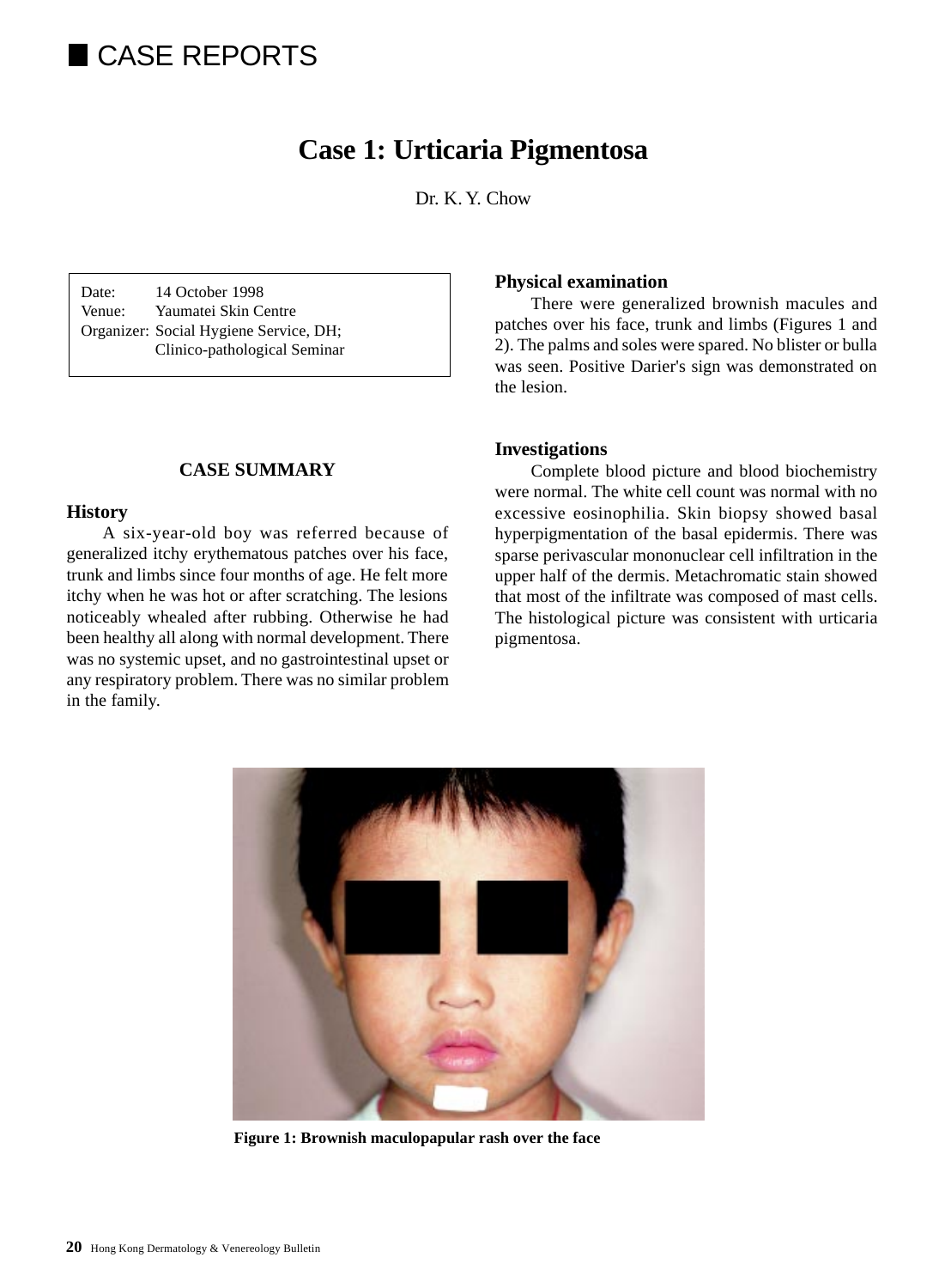

**Figure 2: Similar rash over the trunk and upper limbs**

#### **Treatment**

The boy was prescribed with oral antihistamine (hydroxyzine 10mg twice daily) and his itch was well controlled. The parents were advised to keep the boy away from excessive heat, rubbing or hot bath. Avoidance of medications containing aspirin was stressed. They were reassured that this problem would eventually resolve spontaneously in most of the children.

## **REVIEW ON URTICARIA PIGMENTOSA**

Mastocytosis is a disorder of mast cell proliferation, which is usually confined to the skin but may involve all organs except the central nervous system.

#### **Epidemiology**

The incidence of urticaria pigmentosa is estimated to be between 1 in 1000 to 1 in 8000 of new dermatology patients, but this figure is probably an under-estimate.<sup>1</sup> The condition affects all races, and does not exhibit any sex predilection. There is no familial predisposition. About 50% of the patients with urticaria pigmentosa have disease onset between birth and two years of age, while about 75% of the cases occurred before 4 years of age. There is a second peak of incidence in the late third to early fourth decades. In this latter group of patients there is increase risk of systemic involvement. With systemic involvement, there is 30% increased risk of malignant transformation when compared with those cases confined to the skin only.1

#### **Aetiology**

The aetiology is unknown. It is unlikely to be due to dysplasia as most cases regress with age. It may be a hyperplastic response to abnormal stimuli. Mast cell growth factor (MCGF), which stimulates mast cell growth, is identified in increased amount around the lesion. It is produced by keratinocytes and fibroblasts. MCGF also stimulates melanin production by melanocytes.

#### **Clinical features**

#### *1. Urticaria Pigmentosa*

Urticaria pigmentosa typically presents as monomorphic, pigmented maculopapular or nodular lesions, which are usually widespread and symmetrical. Positive Darier's sign may be demonstrated in the lesions. Rubbing and scratching may cause intense itching.

A generalized bullous variety is sometimes seen, and it characteristically occurs in infants. This bullous form is not associated with a poor prognosis. It has been estimated that about 60% of infant or childhood cases may show blister formation in some of the lesions. In most cases, blistering would have subsided spontaneously after 2 or 3 years.<sup>2</sup>

#### *2. Telangiectasia macularis eruptiva perstans*

Lesions in this variety are characterized by diffuse red or brownish red macules, consisting of fine telangiectasia. It usually occurs in adults. Pruritus and whealing may be absent. It tends to be persistent and is usually unresponsive to treatment. It runs a benign course and is mainly of cosmetic concern.

#### *3. Diffuse cutaneous mastocytosis*

In this rare condition, there is diffuse mast cell infiltration of the skin, which has a yellowish, thicken peau d'orange appearance and a doughy consistency. The skin folds in the axillae and groins are accentuated. There is an intense pruritus and large bullae form easily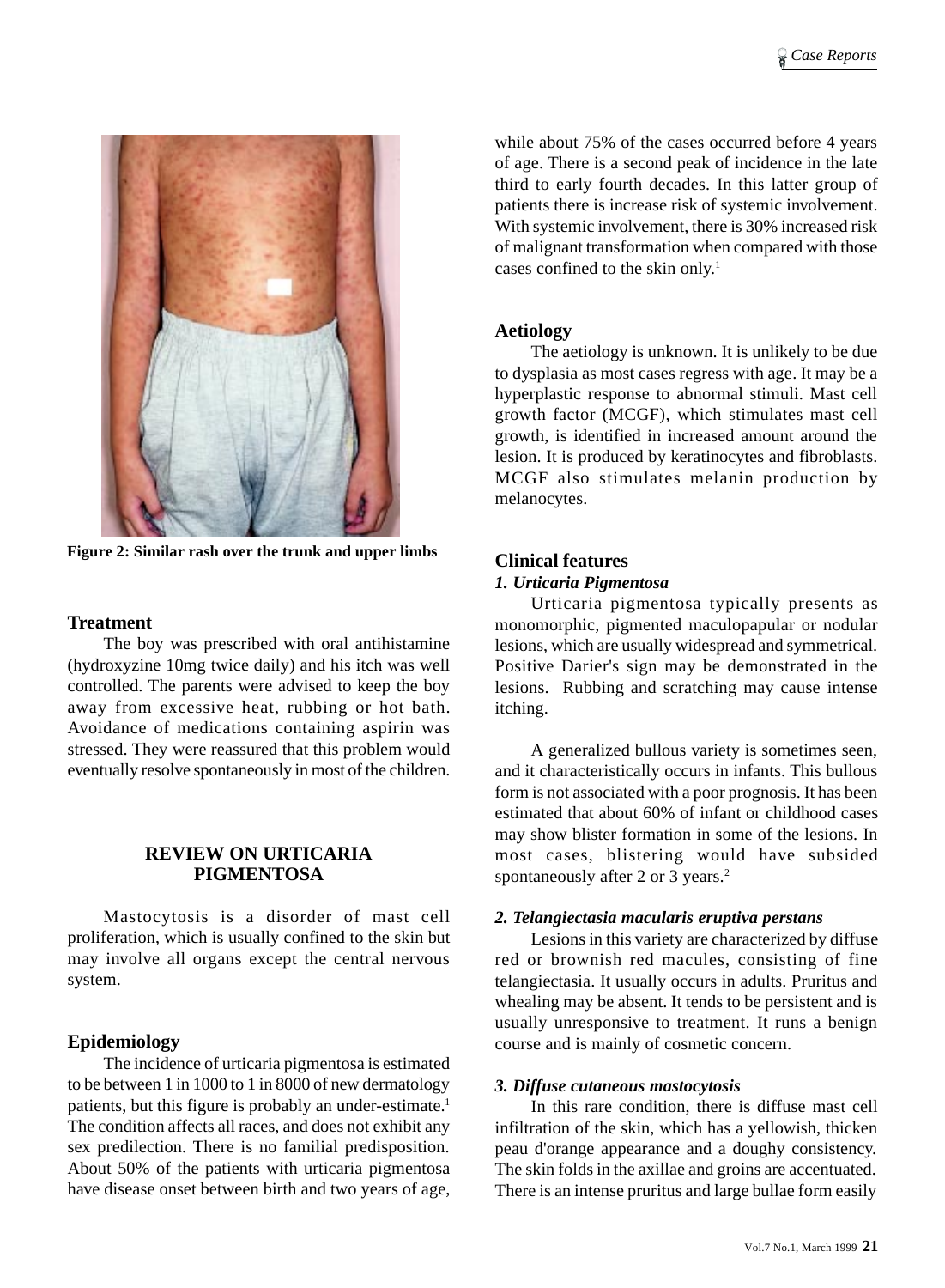following mild trauma. This condition has been reported both in adults and in infants. Systemic involvement is common and it carries a 25% mortality rate.2

#### *4. Mastocytoma*

In this localized cutaneous form, the lesion is usually a red, pink or yellow nodule. It is usually solitary but occasionally it can be multiple. It usually appears in infancy or childhood. The lesion can wheal when being rubbed and blistering may occur. Occasionally, attacks of flushing can be precipitated when these lesions are rubbed.

#### *5. Systemic mastocytosis*

In this condition there is an abnormal increase in mast cells in organs other than in cutaneous tissues. It is estimated to occur in at least 10% of all patients with mastocytosis. Symptoms in this condition may be due to excessive release of mast cell mediators such as histamine and prostaglandin D2 (PGD2).<sup>3</sup> Symptoms may include flushing, palpitations, hypotension, syncope, wheezing, dyspnoea, nausea, vomiting, abdominal pain, diarrhoea, and bone pain due to skeletal infiltration. Half of the cases have cutaneous involvement. There may be hepatosplenomegaly on physical examination. Haematologically, there may be anaemia, leucocytosis and eosinophilia. Skeletal X-ray may demonstrate osteoporosis or osteosclerotic lesions. Bone marrow biopsy may demonstrate marrow infiltration by mast cells. It has to be noted that systemic symptoms can occur in the absence of extracutaneous involvement.

#### **Differential diagnoses**

Mastocytoma has to be differentiated from juvenile xanthogranuloma and spitz naevus. In urticaria pigmentosa, the differential diagnoses include papular urticaria, histocytosis X, secondary syphilis and papular sarcoid.

#### **Diagnosis**

The diagnosis can be established with skin biopsy. There is accumulation of normal looking mast cells in the papillary dermis and perivascular region. In diffuse cutaneous mastocytosis, there is diffuse mast cell infiltration throughout the dermis from epidermis down to the subcutis. Mast cell has a central round nucleus giving rise to the "fried egg" appearance. It contains metachromatically stained (Giemsa's and toluidine blue) granules in the cytoplasm.

Other investigations that can be performed to look for systemic involvement includes skeletal survey, bone scan, bone marrow biopsy, upper endoscopy and liver biopsy.

#### **Management**

The parents should be advised on how to avoid potential factors that may exacerbate symptoms, such as temperature changes or skin friction. Drugs like nonsteroidal anti-inflammatory drugs, narcotics and alcohol should be avoided as they can destabilize mast cells and cause degranulation.

Oral H1 antihistamine antagonists such as hydroxyzine and ketotifen are useful for symptomatic control. H2 antagonist may be beneficial especially if there is gastric hypersecretion. Mast cell stabilizer likes disodium cromoglycate may be used as an adjuvant.

The increase excretion of PGD2 has prompted trials with aspirin. Some success has been reported but it is important to carry out the trial in places where resuscitative facilities are available. Concurrent administration with H1 and H2 blockers is important, because aspirin can potentially destabilize and cause degranulation of mast cells. The present therapeutic role of aspirin in UP is still controversial.

Potent topical steroid under occlusion has been reported to be useful in treating urticaria pigmentosa, but it is only feasible in patients with localized disease like mastocytoma<sup>4,5</sup>

Oral PUVA therapy was first reported to be useful in treating urticaria pigmentosa in 1978. The mechanism of action is uncertain. Patients with disease onset during childhood and early adolescence, and patients with skin types I and II respond better to treatment. Bath PUVA is not effective.<sup>2,6</sup>

Interferon alpha-2b has been tried in patients with systemic mastocytosis, and is found to cause a decline in bone marrow mastocytosis and reduced excretion of histamine metabolites.<sup>7</sup> However, prolonged therapy is needed and dose-limiting side effects are frequent.

#### **Prognosis**

Most childhood onset urticaria pigmentosa resolve spontaneously.8 The natural course for adult-onset type